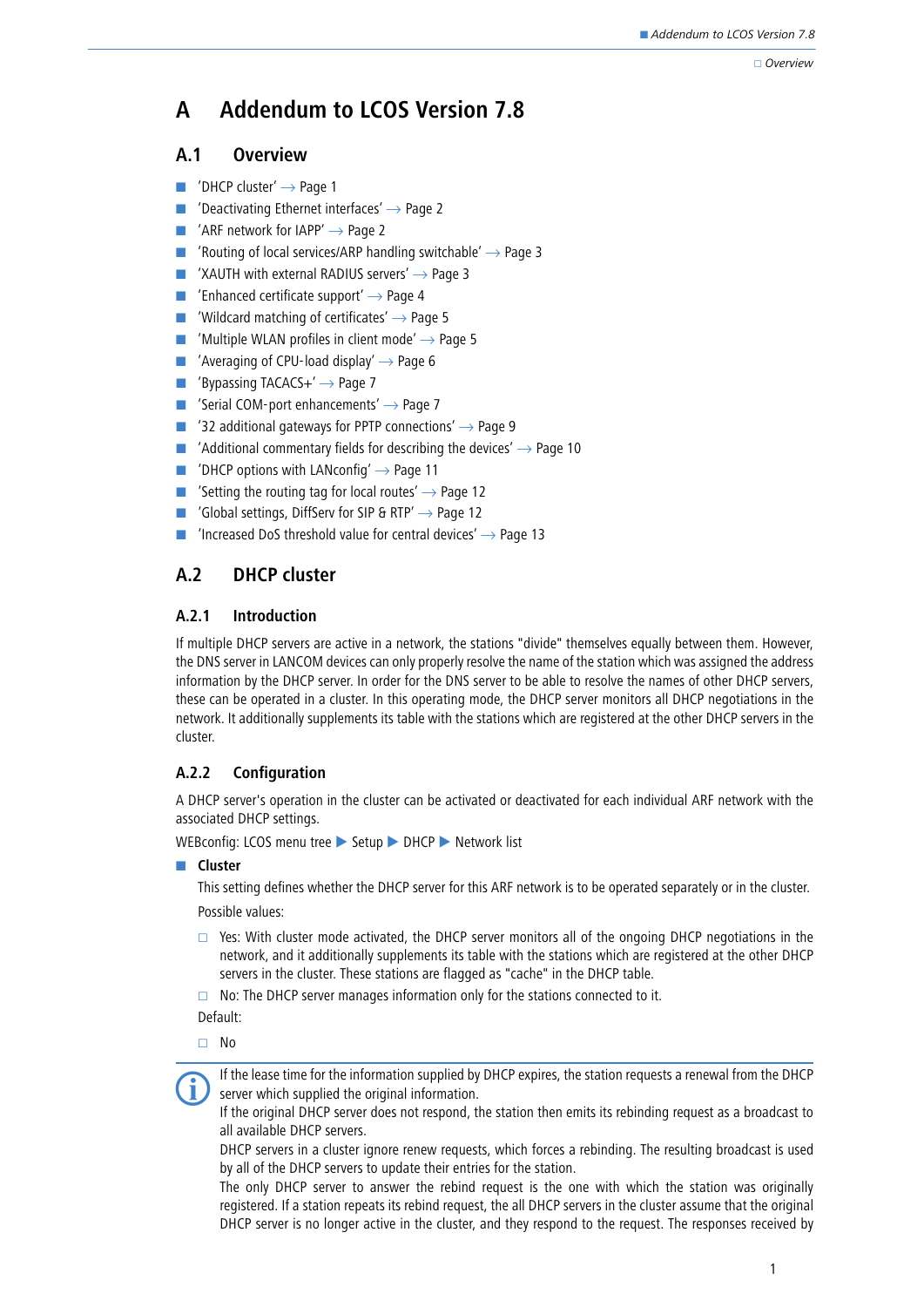#### $\Box$  Deactivating Ethernet interfaces

the station will have the same IP address, but the gateway and DNS server addresses may differ. From these responses, the station selects a new DHCP server to connect with, and it updates its gateway and DNS server (and other relevant parameters) accordingly.

# <span id="page-1-0"></span>**A.3 Deactivating Ethernet interfaces**

The Ethernet interfaces on any publicly accessible LANCOM device can potentially be used by unauthorized persons to gain physical access to a network. The Ethernet interfaces on the device can be disabled to prevent this.

| <b>Ethernet ports - ETH 1</b>                          |                           |                 |
|--------------------------------------------------------|---------------------------|-----------------|
| Ethernet port:                                         | ETH <sub>1</sub>          | OK              |
| Interface usage:                                       | LAN-1                     | Cancel          |
| Transfer mode:                                         | None (power down)<br>Idle |                 |
| MDI mode:                                              | LAN-1<br>LAN-2            |                 |
| Suppress data communi Monitor<br>others (private mode) | DSL                       | ch port and the |

LANconfig: Interfaces  $\blacktriangleright$  LAN  $\blacktriangleright$  Interface settings

```
WEBconfig: LCOS menu tree > Setup > Interfaces
```
 $\blacksquare$  Interface usage

Here you select how this interface is to be used.

Possible values:

- $\Box$  None (power down): The interface is deactivated.
- $\Box$  Idle: The interface is not allocated to any particular task, but it remains physically active.
- $\Box$  LAN-1 to LAN-n: The interface is allocated to a logical LAN.
- $\Box$  DSL-1 to DSL-n: The interface is allocated to a DSL interface.
- Monitor: The port is a monitor port, i.e. everything received at the other ports is output via this port. A packet sniffer such as Wireshark / Ethereal can be connected to this port, for example.

Default:

 $\Box$  Depends on the particular interface or the hardware model.

# <span id="page-1-1"></span>**A.4 ARF network for IAPP**

Access points use the IAPP protocol to communicate and pass information about the handovers of associated WLAN clients which are roaming. Access points regularly send out multicast announcements to inform the devices about the BSSIDs and IP addresses of the other access points. A roaming WLAN client initiates a handover by informing a new access point about its former AP. The access point uses the information supplied by the IAPP protocol to inform the former access point to remove the WLAN client from its list of associated clients.

Where an access point supports multiple ARF networks, the IAPP announcements are transmitted on all ARF networks. To limit these multicasts to one particular ARF network, it is possible to define an IAPP IP network.

#### WEBconfig: LCOS menu tree > Setup > WLAN

#### - **IAPP-IP network**

Here you select the ARF network which is to be used as the IAPP-IP network.

Possible values:

 $\Box$  Selection from the list of ARF networks defined in the device; max. 16 alphanumerical characters Default:

 $\Box$  Blank

Special values:

 $\Box$  Blank: If no IAPP-IP network is defined, IAPP announcements are transmitted on all of the defined ARF networks.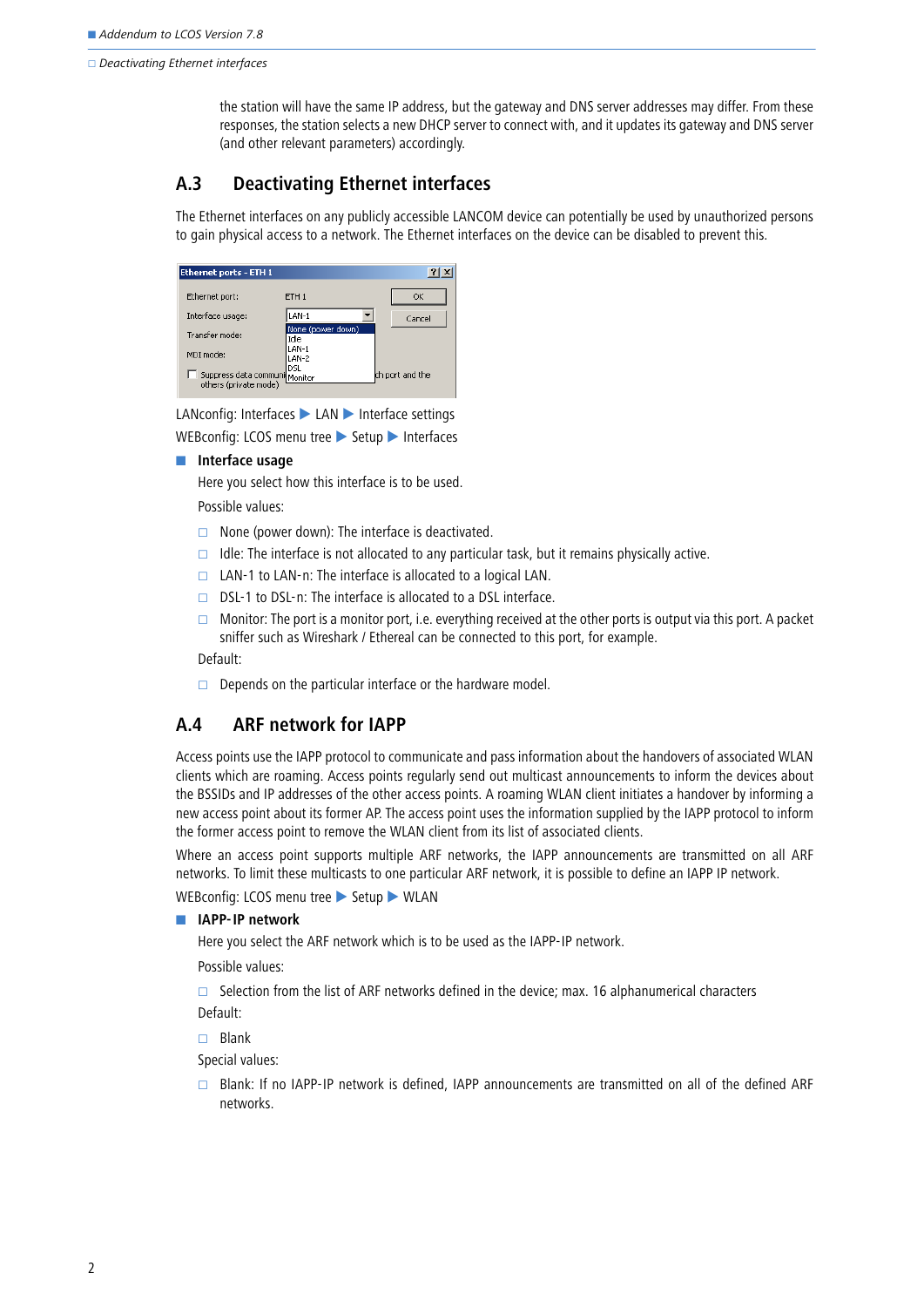# <span id="page-2-0"></span>**A.5 Routing of local services/ARP handling switchable**

### **A.5.1 Introduction**

Response packets for internal services (such as telnet, http/https, tftp, etc.) from the LANCOM to recipients in the Ethernet (LAN or WAN) were, prior to LCOS version 7.80, always sent directly to the corresponding requester. This meant, among other things, that devices could be detected from within any LAN.

As of LCOS version 7.80, a switch provides the option to initiate an ARP request to determine a specific route, instead of using the direct address.

If, for example, a LANCOM router should be detected by LANconfig without any knowledge of the LAN topology, then the older method would be preferable. In this case, the sender of the TFTP broadcast (in this case LANconfig/ device search) receives a direct unicast response from the router.

In scenarios where LANs use changing virtual MAC and IP addresses (e.g. when VRRP components are used in the LAN), direct addressing may lead to errors if the redundancy protocol has adjusted the MAC/IP assignments. In such cases it is preferable to activate the "route internal services" option.

### **A.5.2 Configuration**

The appropriate settings for IP routing can be used to route the LANCOM's internal services via the router.

WEBconfig: LCOS menu tree Setup IP router Routing method

**E** Route internal services

This is where you select whether the internal services are to be directed via the router.

Possible values:

- $\Box$  Yes: Packets for internal services are directed via the router.
- $\Box$  No: Packets are returned straight to the sender.
- Default:
- No

# <span id="page-2-1"></span>**A.6 XAUTH with external RADIUS servers**

As of LCOS version 7.60, LANCOM devices can identify and authenticate remote stations with the Extended Authentication Protocol (XAUTH). Authentication referred to the user data in the PPP list.

As of LCOS version 7.80, XAUTH authentication can also be handled by an (external) RADIUS server. For example, this allows reference to existing RAS user data on the RADIUS server, assuming that RADIUS-authenticated dial-in via PPP has been set up for VPN with XAUTH.

To supplement VPN dial-in with XUTH for authentication, please proceed as follows:

- Set up a VPN dial-in account, for example with the LANconfig Setup Wizard.
- $(2)$  Activate XAUTH in the VPN client at the station which is to dial in. The user name and password are the same as those stored on the RADIUS server.

|              | <b>Assistant for New Profile</b>                                                                                                                                                                                                                                                                                                          | $\times$ |
|--------------|-------------------------------------------------------------------------------------------------------------------------------------------------------------------------------------------------------------------------------------------------------------------------------------------------------------------------------------------|----------|
| established? | <b>VPN Gateway Parameters</b><br>To which VPN gateway should the connection be                                                                                                                                                                                                                                                            |          |
| connection.  | Enter the DNS name (i.e. vpnserver.domain.com) or the official IP address (i.e. 212.10.17.29) of<br>the VPN gateway you want to connect to.<br>Using Extended Authentication [XAUTH] you can enter the user ID and password for the<br>authentication. If no authentication data are entered they will be requested when establishing the |          |
|              | Gateway (Tunnel Endpoint):<br>vpnserver.company.com                                                                                                                                                                                                                                                                                       |          |
|              | ■ Extended Authentication (XAUTH)                                                                                                                                                                                                                                                                                                         |          |
|              | User ID:<br>user                                                                                                                                                                                                                                                                                                                          |          |
|              | Password:<br>Password (confirm):<br><b>xxx</b><br>xxx                                                                                                                                                                                                                                                                                     |          |
|              | Next ><br>< Back<br>Cancel                                                                                                                                                                                                                                                                                                                |          |

 Activate the authentication of dial-in remote stations via the XAUTH protocol on an external RADIUS server. In LANconfig, access the configuration area **Communication** and the **RADIUS** tab to activate the "Exclusive"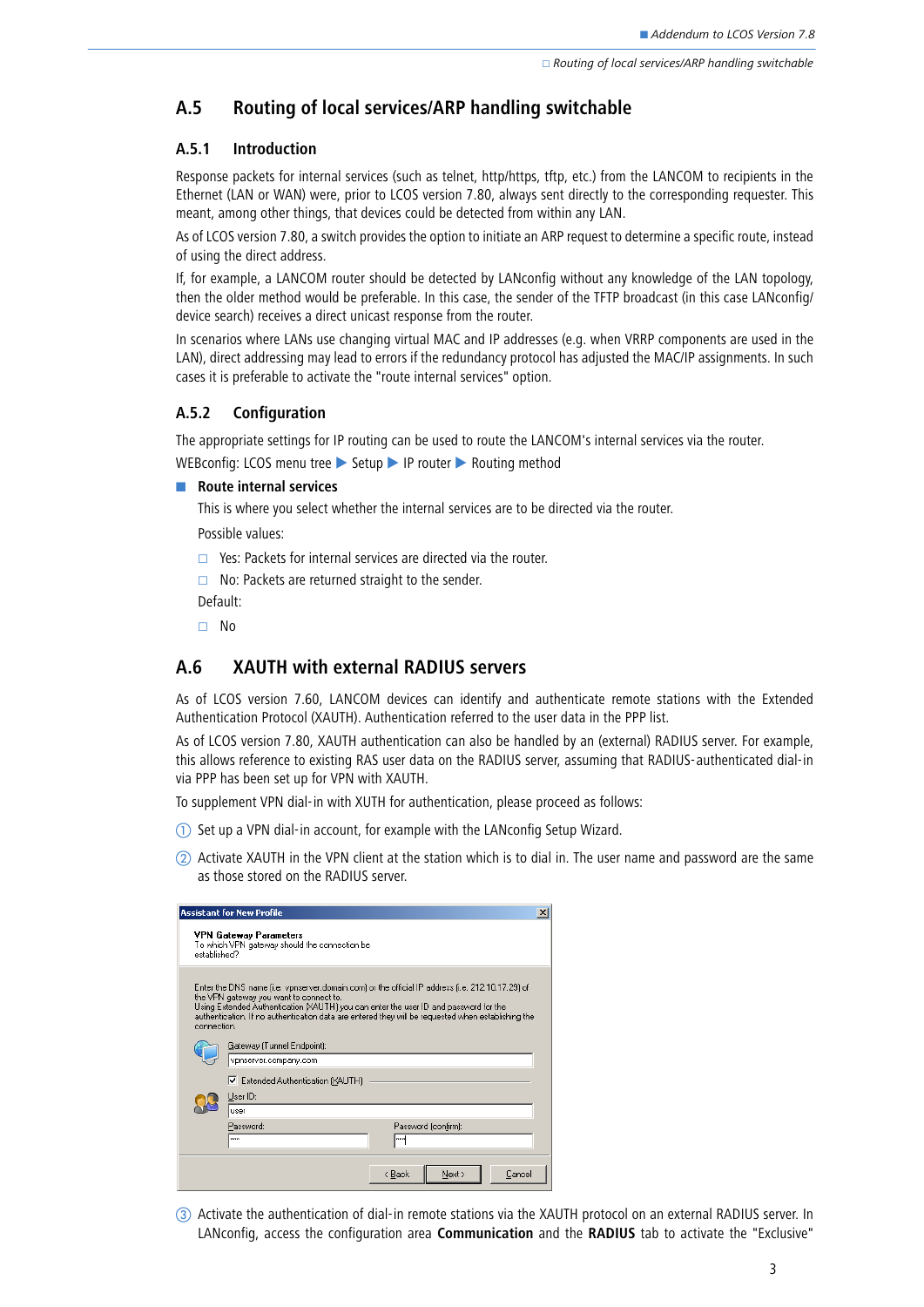□ Enhanced certificate support

operating mode for the RADIUS server. With this setting, all incoming XAUTH requests are authenticated by the RADIUS server.

|                                             | ? x                                   |
|---------------------------------------------|---------------------------------------|
| Configure:<br>Communication                 |                                       |
| General   Remote Sites   Protocols   RADIUS | Call Management                       |
| Authentication via RADIUS                   |                                       |
| RADIUS server:                              | Exclusive                             |
| Server IP address:                          | 123.123.123.123                       |
| Server port:                                | 1.812                                 |
| Protocols:                                  | <b>RADIUS</b><br>$\blacktriangledown$ |
| Shared secret:                              | xxx                                   |
| PPP operation:                              | Exclusive                             |

- You should also specify the IP address, the port, and the key for the external RADIUS server.
- Also set PPP operation to "Exclusive" so that incoming XAUTH requests are authenticated by the RADIUS server only.

# <span id="page-3-0"></span>**A.7 Enhanced certificate support**

In order to support multiple certificate heirarchies, LCOS as of version 7.80 allows up to nine PKCS#12 files to be uploaded to the device. Also, further files with individual additional CA certificates can be uploaded, which enclose the certificates either individually or as PKCS#12 containers. All certificate hierarchies can be managed manually or with SCEP, and they can use CRLs.

LANconfig: Device  $\triangleright$  Configuration management  $\triangleright$  Upload certificate from file

WEBconfig: File management > Upload certificate or file

|                           |                                       |                                                                                                                                                         | ? X       |                      |                                              |
|---------------------------|---------------------------------------|---------------------------------------------------------------------------------------------------------------------------------------------------------|-----------|----------------------|----------------------------------------------|
|                           | Suchen in: Certificates               |                                                                                                                                                         |           |                      |                                              |
| WPN - Container.p12       |                                       |                                                                                                                                                         |           |                      |                                              |
|                           |                                       |                                                                                                                                                         |           |                      |                                              |
|                           |                                       |                                                                                                                                                         |           |                      |                                              |
|                           |                                       |                                                                                                                                                         |           |                      |                                              |
|                           |                                       |                                                                                                                                                         |           |                      |                                              |
|                           |                                       |                                                                                                                                                         |           |                      |                                              |
| Dateiname:                | VPN - Container.p12                   |                                                                                                                                                         | Öffnen    |                      |                                              |
| Dateityp:                 | Certificate Files                     |                                                                                                                                                         | Abbrechen |                      |                                              |
|                           |                                       |                                                                                                                                                         |           |                      |                                              |
|                           |                                       | Certificatetype: iner (VPN1) as PKCS#12-File (*.pfx, *.p12 [requires passphrase])<br>VPN - Container [VPN1] as PKCS#12-File [".pfx, ".p12 [requires p ▲ |           |                      |                                              |
| Password:                 |                                       | VPN - Container (VPN2) as PKCS#12-File (*.pfx, *.p12 [requin@ p]                                                                                        |           |                      |                                              |
| Message                   |                                       | VPN - Container [VPN3] as PKCS#12-File [*.pfx, *.p12 [requires p]<br>VPN - Container (VPN4) as PKCS#12-File (*.pfx, *.p12 [requires p]                  |           |                      |                                              |
|                           |                                       | VPN - Container (VPN5) as PKCS#12-File (*.pfx, *.p12 [requires pf<br>VPN - Container (VPN6) as PKCS#12-File (".pfx, ".p12 [requires p]                  |           |                      |                                              |
|                           |                                       | VPN - Container (VPN7) as PKCS#12-File (".pfx, ".p12 [requires p]<br>VPN - Container (VPN8) as PKCS#12-File (*.pfx, *.p12 [requires p]                  |           |                      |                                              |
|                           |                                       |                                                                                                                                                         |           |                      |                                              |
|                           |                                       | VPN - Container (VPN9) as PKCS#12-File (".pfx, ".p12 [requires p]                                                                                       |           |                      |                                              |
|                           |                                       | VPN - Append additional CA certificates (*.pfx, *.p12 *.pem, *.crt.  ▼                                                                                  |           |                      |                                              |
|                           |                                       |                                                                                                                                                         |           |                      |                                              |
|                           | <b>Upload Certificate or File</b>     |                                                                                                                                                         |           |                      |                                              |
|                           |                                       | Select which file you want to upload, and its name/location, then click on 'Start Upload'.<br>In case of PKCS12 files, a passphrase may be necessary.   |           |                      |                                              |
| File Type:                |                                       |                                                                                                                                                         |           | $\blacktriangledown$ |                                              |
| File Name/Location:       |                                       | SSL - Certificate (*.pem, *.crt. *.cer [BASE64])<br>SSL - Certificate (*.pem, *.crt. *.cer [BASE64])                                                    |           |                      |                                              |
| Passphrase (if required): |                                       | SSL - Private Key (* key [BASE64 unencrypted])<br>SSL - Root CA Certificate (".pem, ".crt. ".cer [BASE64])                                              |           |                      |                                              |
|                           | Caution: Files are not being checke   | SSL - Container as PKCS#12-File (*.pfx, *.p12)                                                                                                          |           |                      | e individual modules using these files. When |
|                           | uploading certificates, possible erro | SSH - RSA Key (*.key [BASE64 unencrypted])<br>SSH - DSA Key (*.key [BASE64 unencrypted])                                                                |           |                      |                                              |
|                           |                                       | SSH - accepted public keys                                                                                                                              |           |                      |                                              |
|                           |                                       | VPN - Root CA Certificate (*.pem, *.crt. *.cer [BASE64])                                                                                                |           |                      |                                              |
|                           |                                       | VPN - Device Certificate (*.pem, *.crt. *.cer [BASE64])<br>VPN - Device Private Key (*.key [BASE64 unencrypted])                                        |           |                      |                                              |
|                           |                                       | VPN - Container (VPN1) as PKCS#12-File (*.pfx, *.p12)                                                                                                   |           |                      |                                              |
|                           |                                       | VPN - Container (VPN2) as PKCS#12-File (*.pfx, *.p12)                                                                                                   |           |                      |                                              |
|                           |                                       | VPN - Container (VPN3) as PKCS#12-File (*.pfx, *.p12)<br>VPN - Container (VPN4) as PKCS#12-File (*.pfx, *.p12)                                          |           |                      |                                              |
|                           |                                       | VPN - Container (VPN5) as PKCS#12-File (*.pfx, *.p12)                                                                                                   |           |                      |                                              |
|                           |                                       | VPN - Container (VPN6) as PKCS#12-File (*.pfx, *.p12)                                                                                                   |           |                      |                                              |
|                           |                                       | VPN - Container (VPN7) as PKCS#12-File (*.pfx, *.p12)<br>VPN - Container (VPN8) as PKCS#12-File (*.pfx, *.p12)                                          |           |                      |                                              |
|                           |                                       | VPN - Container (VPN9) as PKCS#12-File (*.pfx, *.p12)<br>VPN - append additional CA certificates (*.pfx, *.p12, *.pem, *.crt. *.cer [BASE64])           |           |                      |                                              |

The certificates in the device can be viewed in the status area: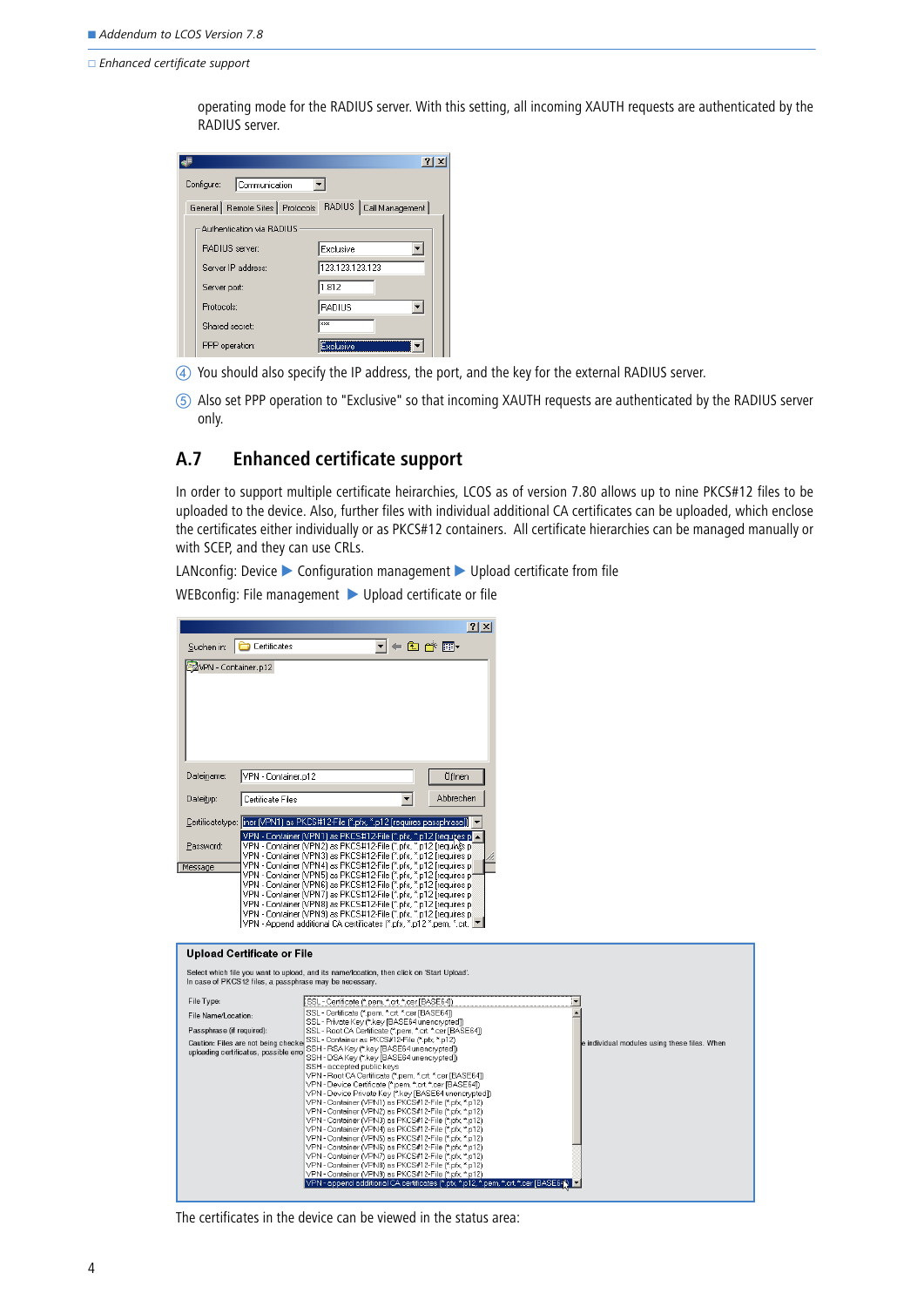WEBconfig: Status  $\triangleright$  Status  $\triangleright$  Certificates  $\triangleright$  Device certificates

The internal file system for the device classifies the device certificates as applications "VPN1" to "VPN9".

To use the certificate, either the certificate subject or this abbreviation can be used as "local identity" in the IKE keys of type ASN.1-Distinguished Name.



Using this abbreviation to reference the certificates allows subjects containing special characters to be used,<br>such as German umlauts. This is not usually possible when working with the command-line interface configuration.

The abbreviation is entered as "Application" when configuring the certificates for the SCEP client.

# <span id="page-4-0"></span>**A.8 Wildcard matching of certificates**

### **A.8.1 Introduction**

Generally speaking, the local identity and remote identity for certificate-based VPN connections are the certificate subjects. In the VPN configuration, these are stored in the form of (often complex) ASN.1 Distinguished Names (DN). During VPN negotiation, the local identity is used to select the certificate which is to be transmitted to the remote station, whereas the local value for the remote identity is compared with the received identity of the remote station and the subject of the received certificate.

Until now, the local and the remote identities had to be entered in full into the VPN configuration. Not only is this prone to error, it is sometimes desirable to specify only a part of the certificate subject. This is practical where different certificates with similar subjects are to be accepted automatically, for example where certificates can change, or where multiple parallel certificate hierarchies operate simultaneously.

This is facilitated by flexible identity comparison. The certificate subjects have to contain the components of an ASN.1 Distinguished Name (DN) (Relative Distinguished Names – RDNs) as included in the configured identities. The RDNs can be in any order. Also, the RDN values can include the wildcards '?' and '\*'. If the RDNs are to include wildcards, these must be entered in the form '\?' or '\\*'. Examples:

- Subject = '/CN=John Doe/O=\*ACME\*', DN = '/CN=John?Doe\*'
- Subject = '/CN=John Doe/O=\*ACME\*', DN = '/O=\\*ACME\\*'

### **A.8.2 Configuration**

This flexible method of identification comparison is activated or deactivated in the VPN configuration.

WEBconfig: LCOS menu tree > Setup > VPN

```
Example ID comparison
```
Possible values:

 Yes, No Default:

 $\Box$ No

Flexible identity comparison is used when checking the (received) remote identity and also for selecting the certificate based on the local identity.

# <span id="page-4-1"></span>**A.9 Multiple WLAN profiles in client mode**

### **A.9.1 Introduction**

If a device equipped with an Ethernet interface is to be connected to a wireless LAN, a LANCOM access point can be switched into client mode, causing it to act as conventional wireless LAN client and not as an access point.

WLAN clients such as notebooks are generally able to save and manage various profiles which allow different access points to be selected depending on the environment (e.g. for a company WLAN or for another WLAN at home). These profiles store various information such as the WLAN SSID and the associated key. The WLAN client automatically selects the profile fitting to the strongest available or preferred WLAN.

LANCOM access points can store up to eight different WLAN profiles for use in client mode. The profile in client mode activates the networking and transmission parameters, and also the encryption settings for the logical WLAN.



Please observe that a WLAN module in client mode only connects to one access point at a time, even if multiple WLAN profiles have been defined.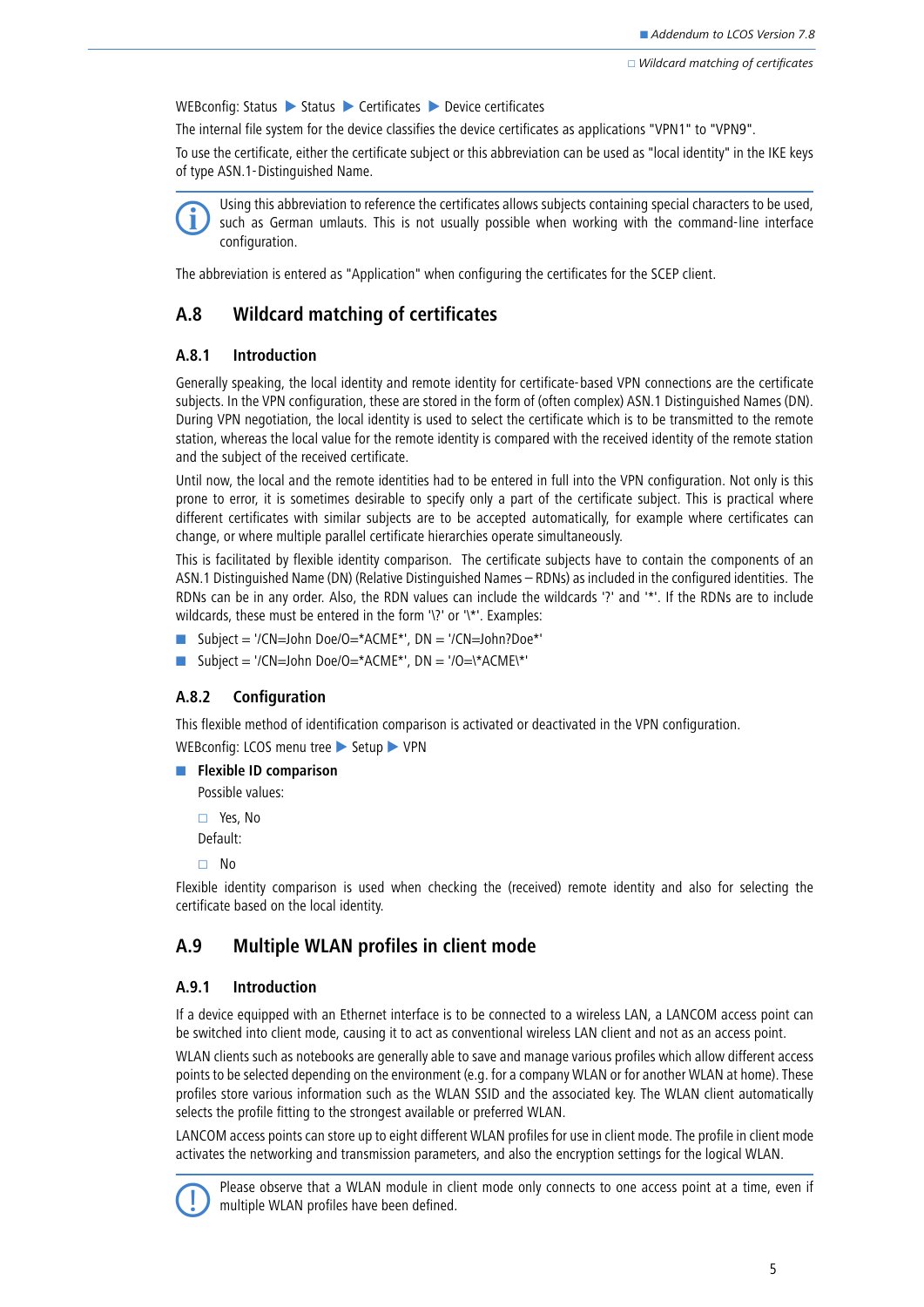□ Averaging of CPU- load display

#### **A.9.2 Configuration**

Not only can networking, transmission and encryption parameters be defined separately for each WLAN module, but also which criteria are to be used to select the client profile.

| hysical WLAN settings - WLAN interface           |                 |             |
|--------------------------------------------------|-----------------|-------------|
| Operation   Radio   Performance   Point-to-Point |                 | Client mode |
| Network type:                                    | Infrastructure  |             |
| $\triangledown$ Keep client connection alive     |                 |             |
| Scan bands:                                      | 2.4 GHz only    |             |
| Exclusive BSS ID:                                | 000000000000    |             |
| Address adaptation                               |                 |             |
| □ Client Bridge Support                          |                 |             |
| TX handwidth limit:                              | O               | kbit/s      |
| <b>RX</b> bandwidth limit:                       | Ю               | kbit/s      |
| AP selection preference:                         | Signal strength |             |
|                                                  |                 |             |

LANconfig: Wireless LAN ► General ► Physical WLAN settings ► Client mode

WEBconfig: LCOS menu tree > Setup > Interfaces > WLAN > Client modes > WLAN-1

#### **AP selection preference**

Here you select how this interface is to be used.

Possible values:

- $\square$  Signal strength: Selects the profile for the WLAN offering the strongest signal. This setting causes the WLAN module in client mode to automatically switch to a different WLAN as soon as it offers a stronger signal.
- $\Box$  Profile: Selects the profile for available WLANs in the order that they have been defined (WLAN index, e.g. WLAN-1, WLAN-2, etc.), even if another WLAN offers a stronger signal. In this setting, the WLAN module in client mode automatically switches to a different WLAN as soon as a WLAN with a lower WLAN index is detected (irrespective of signal strengths).

Default:

 $\Box$  Signal strength.

# <span id="page-5-0"></span>**A.10 Averaging of CPU-load display**

#### **A.10.1 Introduction**

The current CPU load for the device can be output in various ways (LANmonitor, WEBconfig, or CLI in the status area; some models have an integrated display).



### **A.10.2 Configuration**

You can set the time interval for averaging the value for the displayed CPU load.

WEBconfig: LCOS menu tree Setup Config

#### **EXPU-load interval**

You can select the time interval for averaging the CPU load. The CPU load displayed in LANmonitor, in the status area, in the display (if fitted), or by SNMP tools is a value which is averaged over the time interval set here. The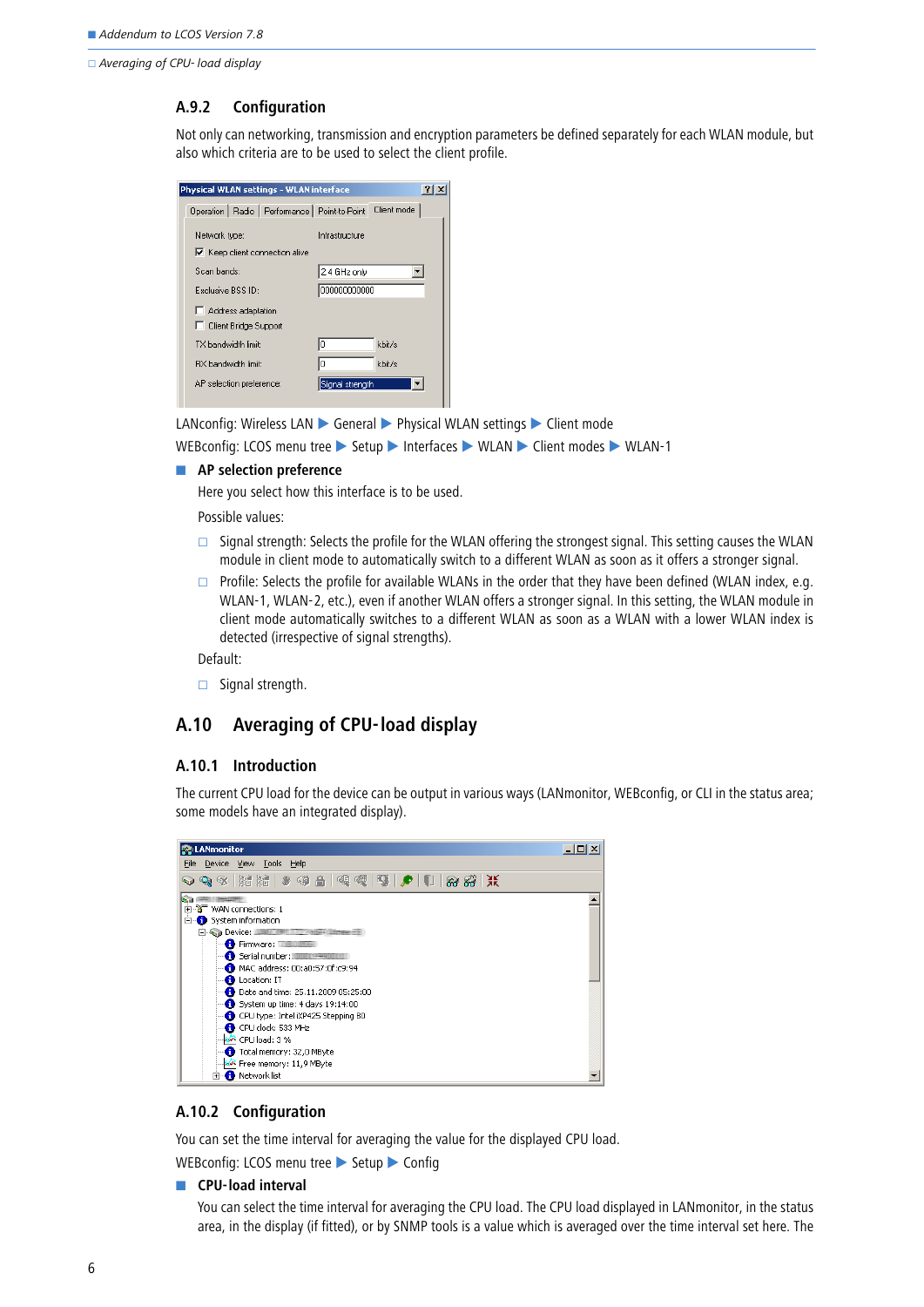$\Box$  Bypassing TACACS+

status area under WEBconfig or CLI additionally display the CPU load values for all four of the optional averaging periods.

Possible values:

 $\Box$  1, 5, 60 or 300 seconds.

Default:

 $\Box$  60 seconds.

 The default period of 60 seconds is specified by the HOST-RESOURCES-MIB, which is used by many SNMP tools to display CPU load in a tacho display. Please consider this specification when altering the CPU-load interval.

#### Hardware-Info

```
B Board-Revision
                           \overline{A}O CPU-Clock-MHz
                           533
C CPU-Load-1s-Percent 3
2 G CPU-Load-300s-Percent 3
<sup>2</sup> CPU-Load-5s-Percent 7
<sup>9</sup> CPU-Load-60s-Percent 3
O CPU-Load-Percent
O CPU-Type
                           Intel iXP425 Stepping BO
```
## <span id="page-6-0"></span>**A.11 Bypassing TACACS+**

### **A.11.1 Introduction**

TACACS+ enables every change to a network-device configuration to be subject to special authorization. TACACS+ accounting enables each of these steps to be logged. TACACS+ is a requirement for systems used in electronic payment (PCI compliance).

Strict monitoring of this type leads to an increase in traffic to and from the TACACS+ server(s). In large-scale scenarios, the TACACS+ communications caused when using scripts for centralized configuration changes or if CRON commands are run regularly could lead to an overload of the TACACS+ server.

#### **A.11.2 Configuration**

To avoid overloading the TACACS+ server when carrying out automatic configuration changes, it is possible to exclude CRON, action tables and scripts from the authorization and accounting by TACACS+.

WEBconfig: LCOS menu tree Setup TACACS+

#### ■ Bypass-Tacacs-for-CRON/scripts/action-table

You can activate or deactivate the bypassing of TACACS+ authorization and TACACS+ accounting for various actions.

Possible values:

□ Activated, deactivated.

Default:

Disabled.

Please observe that this option influences the TACACS+ function for the entire system. Be sure that you restrict the use of CRON, the action tables, and scripts only to an absolutely trustworthy circle of administrators!

# <span id="page-6-1"></span>**A.12 Serial COM-port enhancements**

### **A.12.1 Introduction**

The COM-port configuration has been enhanced with a number of parameters.

### **A.12.2 Configuration**

The additional parameters are located in the network settings for the COM port.

WEBconfig: LCOS menu tree > Setup > COM ports > COM-port server > Network settings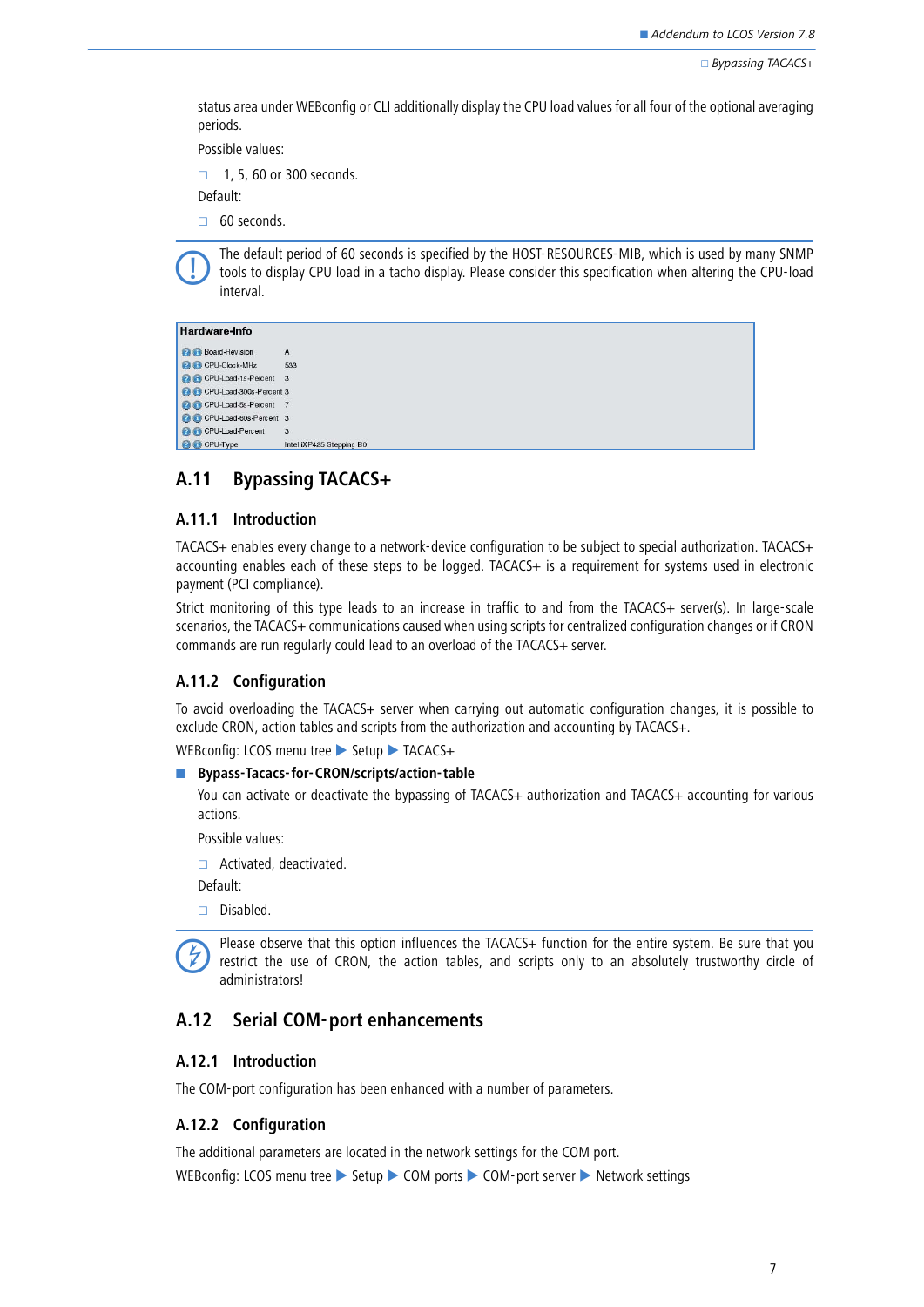$\Box$  Serial COM- port enhancements

#### **E** Assume binary mode

Some network devices connected to a serial COM port transmit data structures which may be interpreted as control characters (CR/LF – carriage return / line feed). In the default setting, the COM-ports in LANCOM devices process this information to control the data flow. "Binary mode" instructs a COM port to forward the data in binary format and ignore any control characters.

Possible values:

Yes, No.

Default:

 $\Box$  No.

#### **Newline conversion**

Here you select the character to be output by the serial port when binary mode is activated.

This setting is independent of the application communicating via the serial port. If the port is connected to another LANCOM device, you can either enter CRLF here or just CR. This is because the outband interface of these devices expects a "carriage return" for the automatic determination of data-transfer speed. However, some Unix applications interpret CRLF as a prohibited double line feed character. In these cases enter either CR or LF. Possible values:

 $\Box$  CRLF, CR, LF

Default:

□ CRLF



### **TCP keepalive**

The RFC 1122 sets down a method of checking the availability of TCP connections, called TCP keepalive. An inactive transmitter queries the receive status from the remote station. If the TCP session to the remote site is available, then the remote responds with its receive status. If the TCP session to the remote site is not available, then the query is repeated for as long as it takes for the remote to respond with its receive status (after which a longer interval comes into play). As long as the basic connection functions, but the TCP session to the remote station is not available, then the remote station sends an RST packet which triggers the establishment of the TCP session by the requesting application.

Possible values:

- $\Box$  Inactive: TCP keepalive is not used.
- $\Box$  Active: TCP keepalive is active; only RST packets cause the disconnection of TCP sessions.
- $\Box$  Proactive: TCP keepalive is active, but the request for the receive status from the remote site is only repeated for the number of times defined under "TCP retry count". If this number of requests expires without a response with the receive status, then the TCP sessions is classified as "not available" and the application is informed. If an RST packet is received during the wait time, the TCP session will be disconnected prematurely.

Default:

 $\Box$  Inactive

The setting "active" is recommended for server applications.

### **TCP** keepalive interval

This value defines the interval between sending requests for receive status if the first request is not affirmed. The associated timeout is defined as being interval/3 (max. 75 sec.).

Possible values:

 $\Box$  Maximum 10 characters

Default:

 $\Box$  0

Special values:

 $\Box$  0 activates the RFC 1122 default values (interval 7200 seconds, timeout 75 seconds).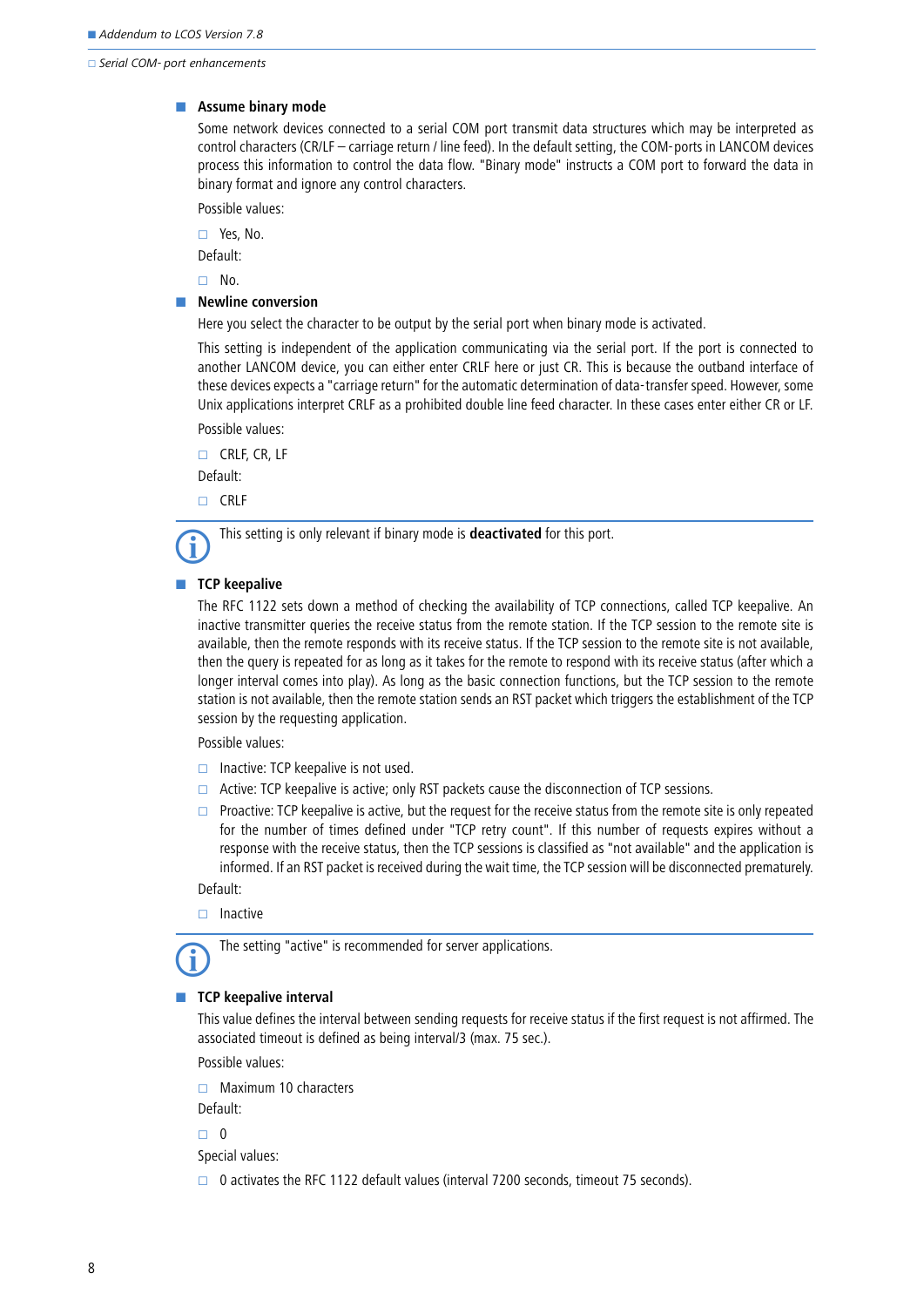#### **EXECP retransmit timeout**

Maximum time for the retransmission timeout. This timeout defines the the interval between checking TCPconnection status and reporting the result to the application using the TCP connection.

Possible values:

 $\Box$  0 to 99 seconds.

Special values:

 $\Box$  0 activates the RFC 1122 default value (60 seconds).

Default:

 $\Box$  0

The maximum duration of the TCP-connection check is the product of TCP-retransmit-count and TCP-retry-<br>count. The TCP application is only informed after the timeout for all attempts has expired. With the default<br>counter of values of 60 seconds timeout and max. 5 attempts, it can take up to 300 seconds before the application is informed about an inactive TCP connection.

#### **TCP retry count**

The maximum number of attempts for checking TCP-connection status and reporting the result to the application using the TCP connection.

Possible values:

 $\Box$  0 to 9 Special values:

 $\Box$  0 activates the RFC 1122 default value (5 attempts). Default:

 $\Box$  0



The maximum duration of the TCP-connection check is the product of TCP-retransmit-count and TCP-retry-<br>count. The TCP application is only informed after the timeout for all attempts has expired. With the default<br>counter of values of 60 seconds timeout and max. 5 attempts, it can take up to 300 seconds before the application is informed about an inactive TCP connection.

# <span id="page-8-0"></span>**A.13 32 additional gateways for PPTP connections**

#### **A.13.1 Introduction**

Up to 32 additional gateways can be configured to assure the availability of any PPTP remote station. Consequently, each PPTP remote station can use a total of up to 33 gateways.

#### **A.13.2 Configuration**

The additional PPTP gateways are defined in a separate list.

| Further remote gateways - New Entry                                                                                         | $ ?  \times  $ |                  | Further remote gateways - New Entry |              | ? x |  |
|-----------------------------------------------------------------------------------------------------------------------------|----------------|------------------|-------------------------------------|--------------|-----|--|
| General 2-9<br>26-33<br>$10-17$<br>$18-25$                                                                                  |                | $2-9$<br>General | 18-25<br>$10-17$                    | $26-33$      |     |  |
| For connection establishment over redundant PPTP routes,<br>Φ<br>you can assign further destination gateway IP addresses or |                |                  | Gateway 2: 123.123.123.100          | Routing tag: |     |  |
| URLs in addition to those specified as remote gateway in the<br>PPTP list. The referenced PPTP connection must be           |                |                  | Gateway 3: 123.123.123.200          | Routing tag: |     |  |
| configured identically in all gateways.                                                                                     |                | Gateway 4:       |                                     | Routing tag: |     |  |
| PPPTP1<br>Name of connection:                                                                                               |                | Gateway 5:       |                                     | Routing tag: |     |  |
| Last Used<br>Begin with gateway:                                                                                            |                | Gateway 6:       |                                     | Routing tag: |     |  |
|                                                                                                                             |                | Gateway 7:       |                                     | Routing tag: |     |  |
|                                                                                                                             |                | Gateway 8:       |                                     | Routing tag: | In. |  |
|                                                                                                                             |                | Gateway 9:       |                                     | Routing tag: | ш   |  |
|                                                                                                                             |                |                  |                                     |              |     |  |

LANconfig: Communication > Protocols > Further remote gateways

WEBconfig: LCOS menu tree Setup DHCP Additional PPTP gateways

#### **Name of connection**

Here you select the PPTP remote site that this entry applies to.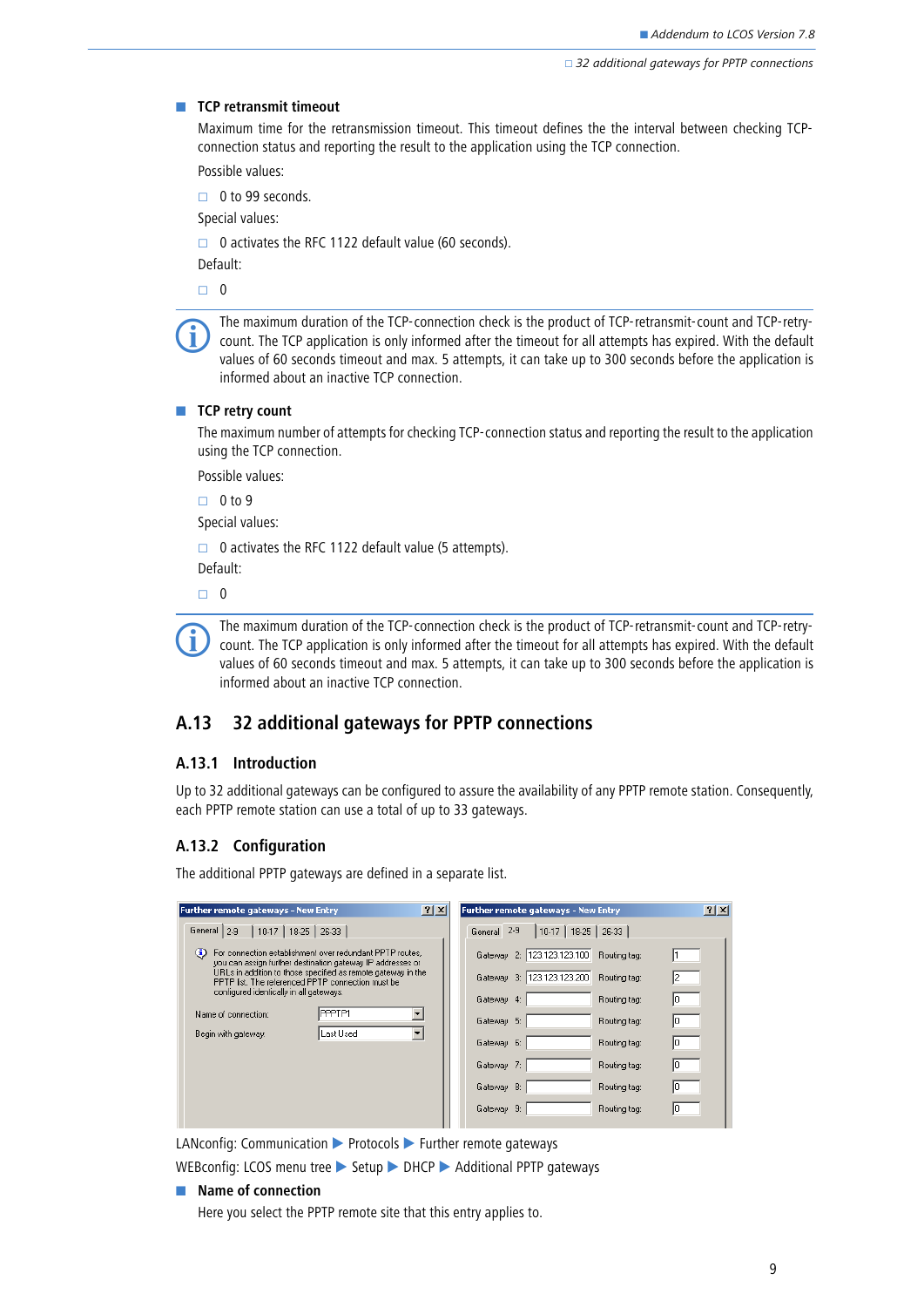$\Box$  Additional commentary fields for describing the devices

Possible values:

 $\Box$  Select from the list of defined PPTP remote stations.

Default:

 $\Box$  Empty.

**E** Begin with

Here you select the order in which the entries are to be tried.

Possible values:

- $\Box$  Last used: Selects the entry for the connection which was successfully used most recently.
- $\Box$  First: Selects the first of the configured remote sites.
- $\Box$  Random: Selects one of the configured remote sites at random. This setting provides an effective measure for load balancing between the gateways at the headquarters.

Default:

□ Last used

■ Gateway 2 to 33

Enter the IP addresses of the additional gateways to be used for this PPTP remote station.

Possible values:

 $\Box$  IP address or 63 alphanumerical characters.

Default:

 $\Box$  Empty.

 $\blacksquare$  Routing tag

Enter the routing tag for setting the route to the relevant remote gateway.

Possible values:

 $\Box$  Maximum 5 characters.

Default:

 $\Box$  0.



 If you do not specify a routing tag here (i.e. routing tag is 0), then the routing tag configured for this remote station in the PPTP connection list will be taken for the associated gateway.

# <span id="page-9-0"></span>**A.14 Additional commentary fields for describing the devices**

Up to eight comments can be entered to describe the LANCOM devices.

|                          |                                              | ? |
|--------------------------|----------------------------------------------|---|
| Configure:<br>Management |                                              |   |
|                          | General   Admin   Costs   Location   Display |   |
|                          | MyDevice<br>Device name:                     |   |
|                          | IТ<br>Location:                              |   |
|                          | Administrator:                               |   |
|                          |                                              |   |
| Comments                 |                                              |   |
| Comment 1                | Comment 2                                    |   |
| Comment 3                | Comment 4                                    |   |
|                          |                                              |   |
|                          |                                              |   |
|                          |                                              |   |

LANconfig: Management General

WEBconfig: LCOS menu tree Setup SNMP

**Comment 1 to 8** 

Enter a comment here.

Possible values:

 $\Box$  Maximum 255 alphanumerical characters.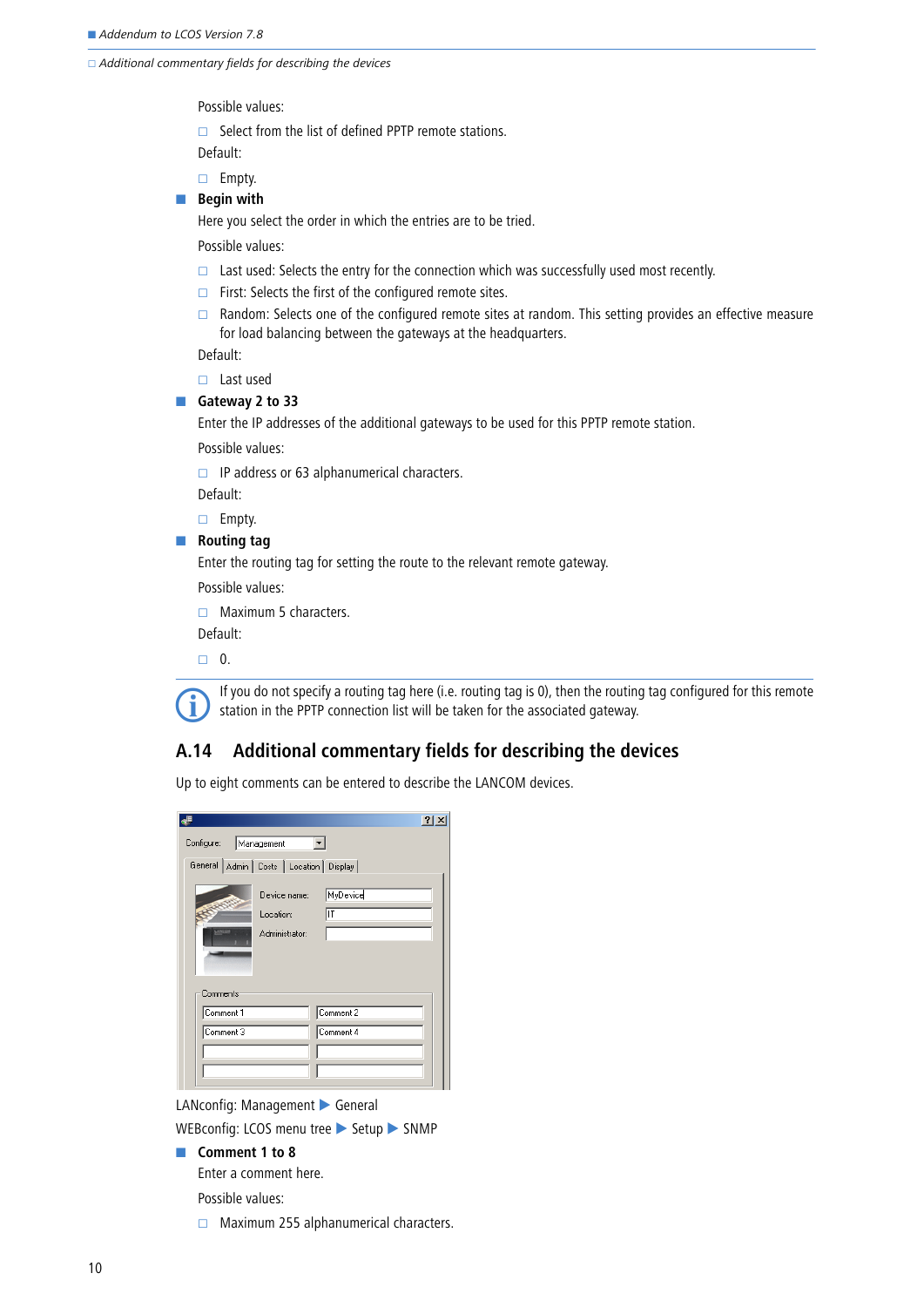$\Box$  DHCP options with LANconfig

Default:

 $\Box$  Blank

# <span id="page-10-0"></span>**A.15 DHCP options with LANconfig**

DHCP options can be used to send additional configuration parameters to the clients. The vendor class ID (DHCP option 60) shows e. g. the type of device. This table allows additional options for DHCP operations to be defined.

| <b>DHCP options - New Entry</b> |          | $\overline{2}$ |
|---------------------------------|----------|----------------|
| Option number:                  | 60       | OK             |
| Network name:                   | INTRANET | Cancel         |
| Type:                           | String   |                |
| Value:                          | MyDevice |                |
|                                 |          |                |

LANconfig: Management General

WEBconfig: LCOS menu tree Setup > DHCP > Additional options

### $\blacksquare$  Option number

Number of the option that should be sent to the DHCP client. The option number describes the transmitted information. For example "17" (root path) is the path to a boot image that a PC without its own hard disk uses to obtain its operating system via BOOTP.

Possible values:

 $\Box$  Maximum 3 characters.

Default:

 $\Box$  Blank

 You can find a list of all DHCP options in RFC 2132 – "DHCP Options and BOOTP Vendor Extensions" of the Internet Engineering Task Force (IETF).

#### -**Network name**

Name of the IP network where this DHCP option is to be used.

Possible values:

 $\square$  Selection from the list of IP networks defined in the device; max. 16 characters

Default:

 $\square$  Blank

#### ■ Type

Entry type. This value depends on the respective option. For option "35" according to RFC 1232, e.g. the ARP cache time is defined as follows:

ARP cache timeout option

This option specifies the timeout in seconds for ARP cache entries.

The time is specified as a 32-bit unsigned integer.

The code for this option is 35, and its length is 4.

Code Len Time

```
 +-----+-----+-----+-----+-----+-----+
```
| 35 | 4 | t1 | t2 | t3 | t4 |

+-----+-----+-----+-----+-----+-----+

This description tells you that this the type "32-bit integer" is used for this option.

Possible values:

String, Integer8, Integer16, Integer32, IP address

Default:

 $\Box$  String



 You can find out the type of the option either from the corresponding RFC or from the manufacturer's documentation of their DHCP options.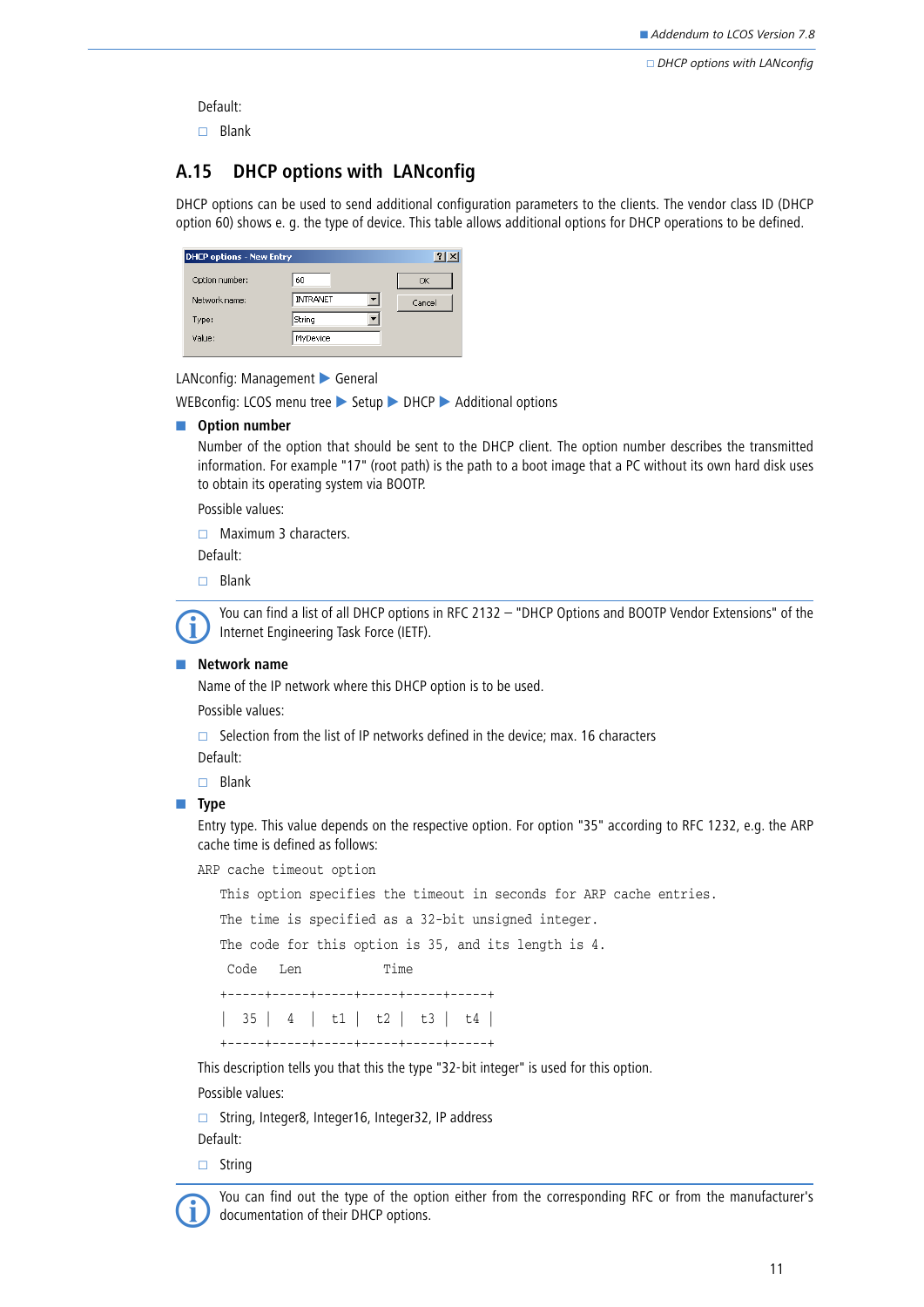$\Box$  Setting the routing tag for local routes

#### - **Value**

This field defines the contents of the DHCP option.

IP addresses are specified with the usual notation for IPv4 addresses, e.g. as "123.123.123.100", integer types are entered as normal decimal numbers, and strings as simple text.

Multiple values in a single field are separated with commas, e.g. "123.123.123.100, 123.123.123.200".

Possible values:

 $\Box$  Maximum 128 characters.

Default:

 $\Box$  Blank

 You can find out the possible length of the option value either from the corresponding RFC or from the manufacturer's documentation of their DHCP options.

# <span id="page-11-0"></span>**A.16 Setting the routing tag for local routes**

The definition of interface tags in Advanced Routing and Forwarding (ARF) facilitates the use of virtual routers, which only use a part of the overall routing table. The interface tag for a packet received from another local router is set according to the following procedure:

- $\mathbb D$  If the a packet's sender address is recognized as coming from an IP network which is defined in the device, then the interface tag for that IP address is used.
- If the interface receiving the packet is connected to just one IP network, then the interface tag for that IP network is used.
- $\circledcirc$  If there is no unique result from steps  $\circledcirc$  and  $\circledcirc$ , the device attempts to use the MAC address to determine the IP address of the next hop (reverse ARP lookup). The devices uses this IP address in an attempt to identify the relevant IP network, and thus the corresponding interface tag.
- $\circledA$  If there is no unique result from options  $\circled1$  to  $\circled3$ , then the device attempts to identify the relevant IP network (and interface tag) from the routing table.

# <span id="page-11-1"></span>**A.17 Global settings, DiffServ for SIP & RTP**

The Voice Call Manager marks SIP and RTP packets with DiffServ CodePoints (DSCP), which enables other hardware to recognize and prioritize these packets.

| <b>VPN_NHAMEL Configuration</b>                           |                |
|-----------------------------------------------------------|----------------|
| VoIP Call Manager<br>Configure:                           |                |
| General   Lines   Users   Call Router   Codecs   Extended |                |
|                                                           |                |
| Country specific profile for:                             | Germany        |
| SIP parameters                                            |                |
| ○ Echo cancelling from SIP to ISDN                        |                |
| Prefixes for calling number display of incoming calls:    |                |
| From internal to SIP user:                                |                |
| From external to SIP user:                                | I٥             |
| From internal to ISDN user:                               |                |
| From external to ISDN user:                               | 10             |
| Quality of Service                                        |                |
| Prioritize SIP packets by changing the other packets:     |                |
| Prioritize outgoing packets:                              | PMTU reduction |
| Prioritize incoming packets:                              | No change      |
| Reduced packet size (MTU):                                | 512<br>byte    |
| SIP DiffServ codepoint (DSCP): CS-1                       |                |
| RTP DiffServ codepoint (DSCP): EF                         |                |
|                                                           |                |
|                                                           |                |
|                                                           |                |
|                                                           |                |

LANconfig: Voice Call Manager > Advanced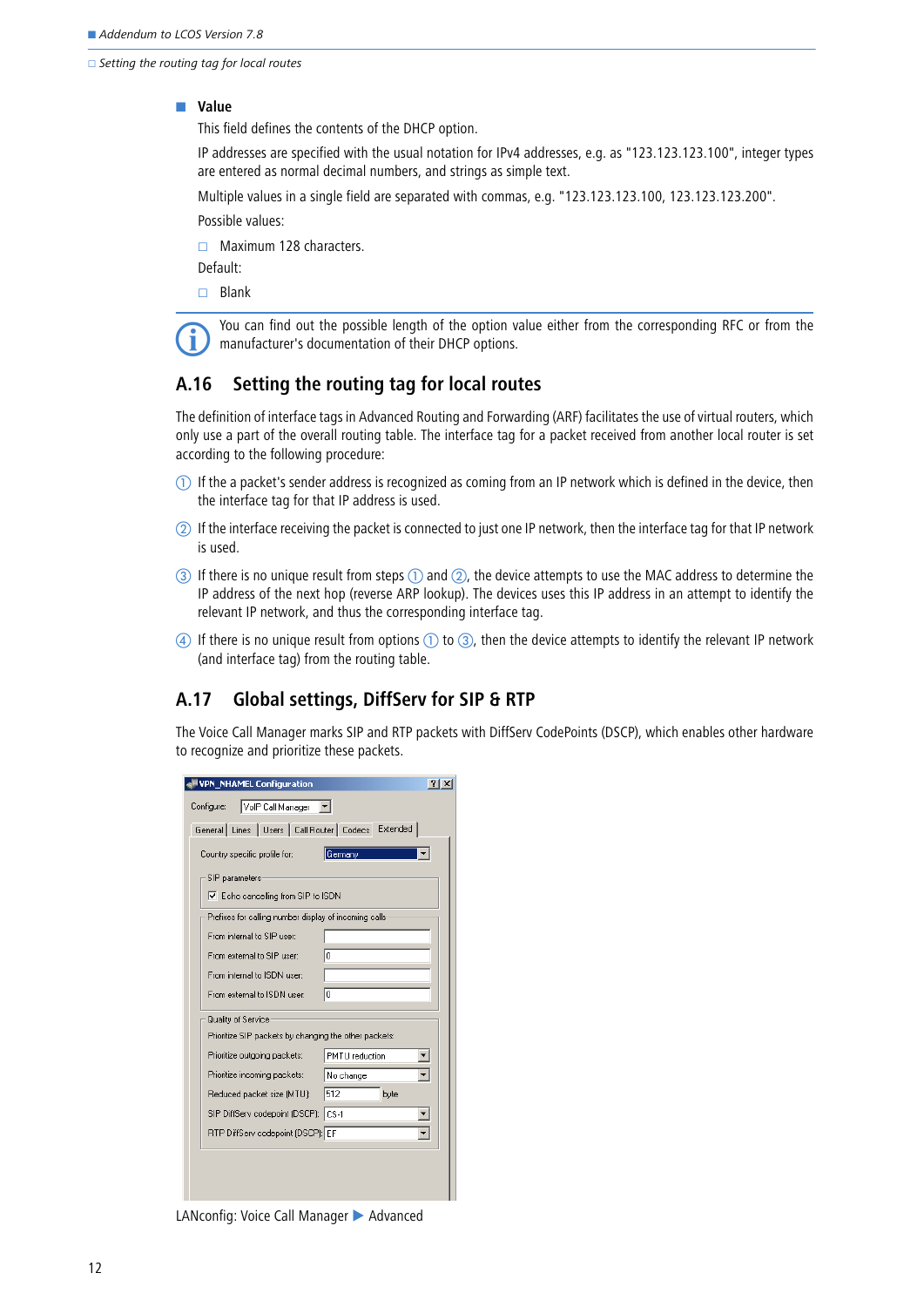WEBconfig: LCOS menu tree Setup Voice Call Manager Seeneral

### **B** SIP DiffServ CodePoint (DSCP)

This defines which DiffServ CodePoints (DSCP) the SIP packets (for call signaling) are to be marked with.

Possible values:

 BE, CS-0, CS-1, CS-2, CS-3, CS-4, CS-5, CS-6, CS-7, AF-11, AF-12, AF-13, AF-21, AF-22, AF-23, AF-31, AF-32, AF-33, AF-41, AF-42, AF-43, EF

Default:

 $\Box$  CS-1



 The option CS-1 is actually outdated now, but it is set as the default value to ensure backwards compatibility. Common values for modern VoIP installations are CS-3, AF-31 or AF-41. We recommend using CS-3, one of the most widespread settings on the market.

### **RTP DiffServ CodePoint (DSCP)**

This defines which DiffServ CodePoints (DSCP) the RTP packets (voice data stream) are to be marked with. Possible values:

 BE, CS-0, CS-1, CS-2, CS-3, CS-4, CS-5, CS-6, CS-7, AF-11, AF-12, AF-13, AF-21, AF-22, AF-23, AF-31, AF-32, AF-33, AF-41, AF-42, AF-43, EF

Default:

 $\square$  EF



With DSCP set to BE or CS-0 the packets are sent unmarked.<br>
Further information about DiffServ CodePoints is available in the Reference Manual under the section "QoS".

# <span id="page-12-0"></span>**A.18 Increased DoS threshold value for central devices**

Denial-of-Service attacks take advantage of inherent weaknesses in the TCP/IP protocol in combination with poor implementations.

- **E** Attacks which target these inherent weaknesses include SYN Flood and Smurf.
- **Attacks which target erroneous implementations include those operating with erroneously fragmented packets** (e.g. Teardrop) or with fake sender addresses (e.g. Land).

Your device detects most of these attacks and reacts with appropriate countermeasures. Detecting these attacks relies on counting the number of connections which are concurrently under negotiation (half-open connections). If the number of half-open connections exceeds a certain threshold value, then the device assumes that a DoS attack is underway. The actions and measures which are taken in this case can be defined, similar to firewall rules.

 Central devices are connected to a large number of users, so it is possible for a large number of half-open connections to exist without being caused by a DoS attack. For this reason, a higher default threshold value is required for the accurate detection of DoS attacks.

| <b>VPN_NHAMEL Configuration</b>                                                                                                                                                                                                                                                                                                      |
|--------------------------------------------------------------------------------------------------------------------------------------------------------------------------------------------------------------------------------------------------------------------------------------------------------------------------------------|
| Firewall/QoS<br>Configure:                                                                                                                                                                                                                                                                                                           |
| General Rules DoS<br>  IDS   Applications                                                                                                                                                                                                                                                                                            |
| Denial-Of-Service - Detection<br>Half-open connections are connections that are still in<br>negotiation. If the amount of these connections to a specific<br>host exceeds the value given here, a Denial of Service attack<br>will be detected and the DoS actions defined below will be<br>lh 000<br>Maximum half-open connections: |
| DoS - Packet action                                                                                                                                                                                                                                                                                                                  |
| $C$ Transmit<br>Reject<br><sup>(•</sup> Drop                                                                                                                                                                                                                                                                                         |
|                                                                                                                                                                                                                                                                                                                                      |

LANconfig: Firewall/QoS DoS

WEBconfig: LCOS menu tree > Setup > IP router > Firewall

#### **■** Maximum half-open connections

Specifies the number of half-open connections which triggers DoS-attack countermeasures. Possible values: